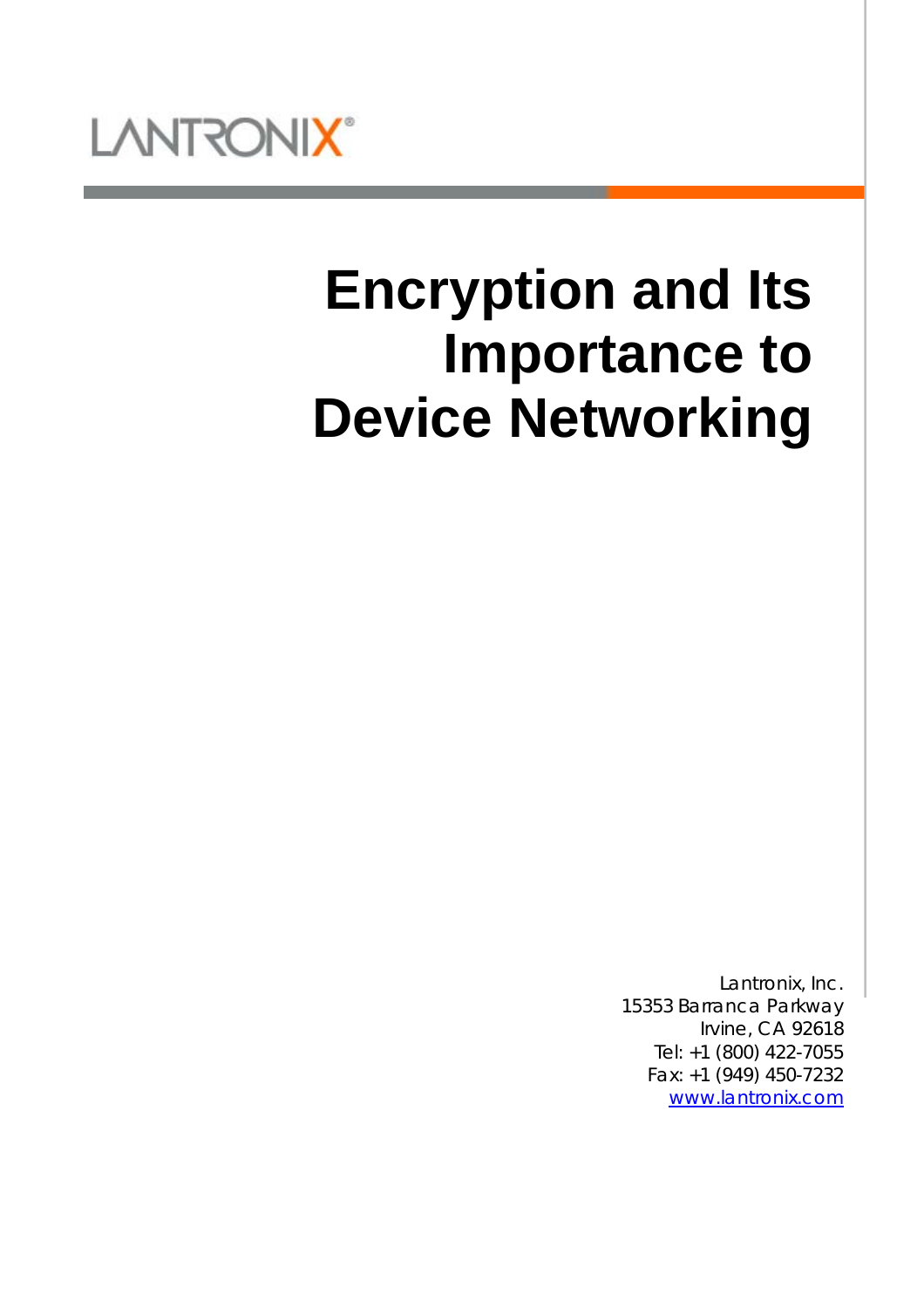# **Contents**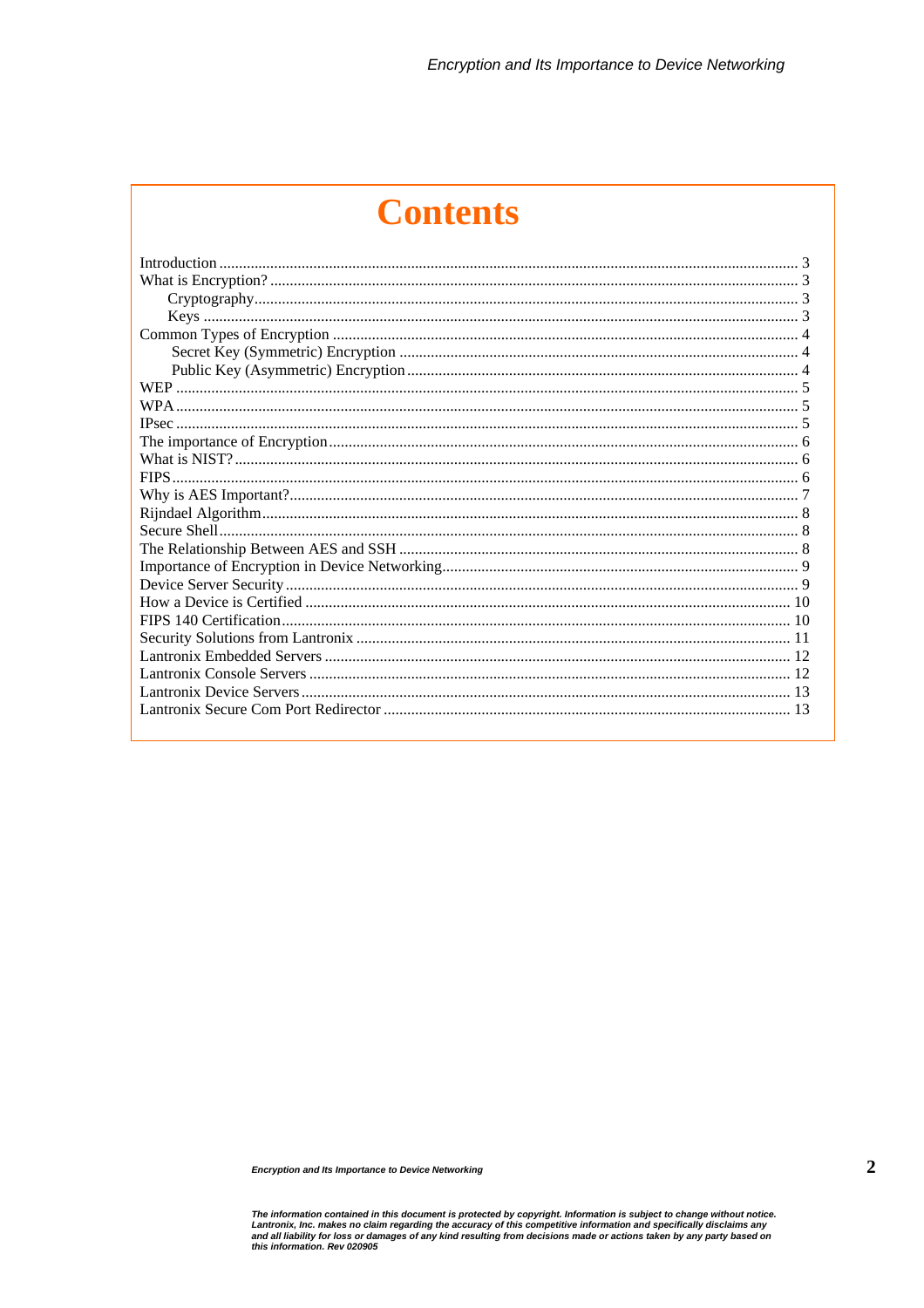# **Introduction**

The role of computers and networks in our everyday lives has made protecting data and adding security an important issue. Most data transmitted over a network is sent in clear text making it easy for unwanted persons to capture and read sensitive information. Encryption algorithms protect data from intruders and make sure that only the intended recipient can decode and read the information.

Encryption is simply the translation of data into a secret code, and it is considered the most effective way to ensure data security. To read an encrypted file, you must have access to a secret key or password that enables you to decrypt it. Modern encryption is achieved using algorithms with a "key" to encrypt text or other data into digital nonsense and then decrypting it by restoring it to its original form.

Until 1996, the U.S. government considered anything stronger than 40-bit encryption a "munition" and its export, therefore, was illegal. Most government restrictions have now been lifted with 128-bit cryptography emerging as the new digital standard.

# **What is Encryption?**

Encryption is a formula used to turn data into a secret code. Each algorithm uses a string of bits known as a "key" to perform the calculations. The larger a key is (the more bits in the key), the greater the number of potential combinations that can be created, thus making it harder to break the code and unscramble the contents.

#### *Cryptography*

Cryptography is the practice of encoding data so that it can only be decoded by specific individuals. A system for encrypting and decrypting data is a cryptosystem. These usually involve an algorithm for combining the original data ("plaintext") with one or more "keys" - numbers or strings of characters known only to the sender and/or recipient. The resulting output is known as "ciphertext".

The security of a cryptosystem usually relies on the secrecy of the keys rather than the supposed secrecy of the algorithm. A strong cryptosystem has a large range of possible keys so that it is not possible to just try all possible keys. A strong cryptosystem will produce ciphertext which appears random to all standard statistical tests and can resist all known methods for breaking codes.

#### *Keys*

A key allows the encrypted secret code to be decrypted or allows plaintext (data that can be read by anyone) to be encrypted. There are typically two types used with data encryption--secret keys and public keys.

The information contained in this document is protected by copyright. Information is subject to change without notice.<br>Lantronix, Inc. makes no claim regarding the accuracy of this competitive information and specifically *and all liability for loss or damages of any kind resulting from decisions made or actions taken by any party based on this information. Rev 020905*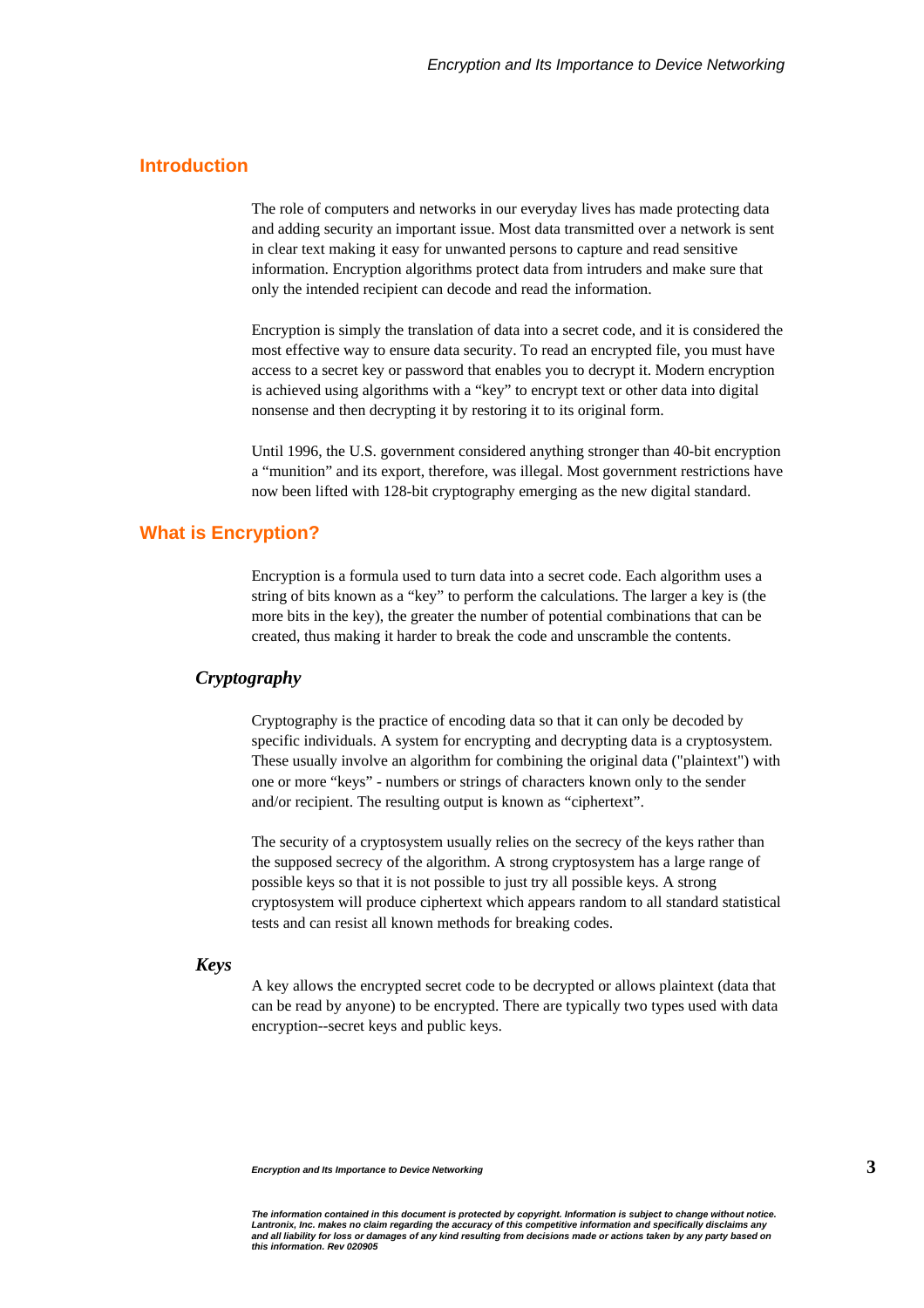# **Common Types of Encryption**

There are two main types of encryption: asymmetric encryption (also known as public-key encryption) and symmetric encryption. There are many algorithms for encrypting data based on these types. Some of the most common are listed below:

- Skipjack uses an 80-bit key and was designed to run on "tamper-proof" hardware.
- Data Encryption Standard (DES) uses a 56-bit key to encrypt the data. DES is now considered to be insecure for many applications. This is chiefly due to the 56-bit key size being too small; DES keys have been broken in less than 24 hours.
- Triple-DES uses three successive DES operations to provide stronger encryption than DES. The algorithm is believed to be practically secure, although it is theoretically susceptible to some attacks. In recent years, Triple-DES has been superseded by the Advanced Encryption Standard (AES).
- Advanced Encryption Standard (AES) also known as Rijndael, it can use 128, 192 or 256-bits to encrypt and decrypt data in blocks of 128 bits. As of 2004, there have been no successful attacks against AES.

#### *Secret Key (Symmetric) Encryption*

Using the same secret key to encrypt and decrypt messages. The problem with this method is transmitting the secret key to a legitimate person that needs it. Examples of systems that use this technique include:

- **Data Encryption Standard (DES)** an encryption algorithm that operates on 64-bit blocks with a 56-bit key.
- **International Data Encryption Algorithm (IDEA)** an encryption algorithm that operates on 64-bit blocks with a 128-bit key.

# **Public Key (Asymmetric) Encryption**

This encryption type gives each person a pair of keys (a public key and a private key). Each person's public key is published while the private key is kept secret. Messages are encrypted using the intended recipient's public key and can only be decrypted using his private key. This method eliminates the need for the sender and the receiver to share secret information (keys) with a secure channel. All communications use only public keys, and no private key is ever transmitted or shared. Examples of systems that use this type of technique include:

- **RSA** used for both encryption and authentication.
- **Pretty Good Privacy (PGP)** mainly used to secure email.

The longer the "key", the more computing required to crack the code. For example, using the now industry standard 128-bit encryption key, it would be 4.7 sextillion (4,700,000,000,000,000,000,000) times more difficult than cracking a 56-bit encryption key. Given the current power of computers, a 56-bit key is no longer considered secure whereas a 128-bit key is.

The information contained in this document is protected by copyright. Information is subject to change without notice.<br>Lantronix, Inc. makes no claim regarding the accuracy of this competitive information and specifically *and all liability for loss or damages of any kind resulting from decisions made or actions taken by any party based on this information. Rev 020905*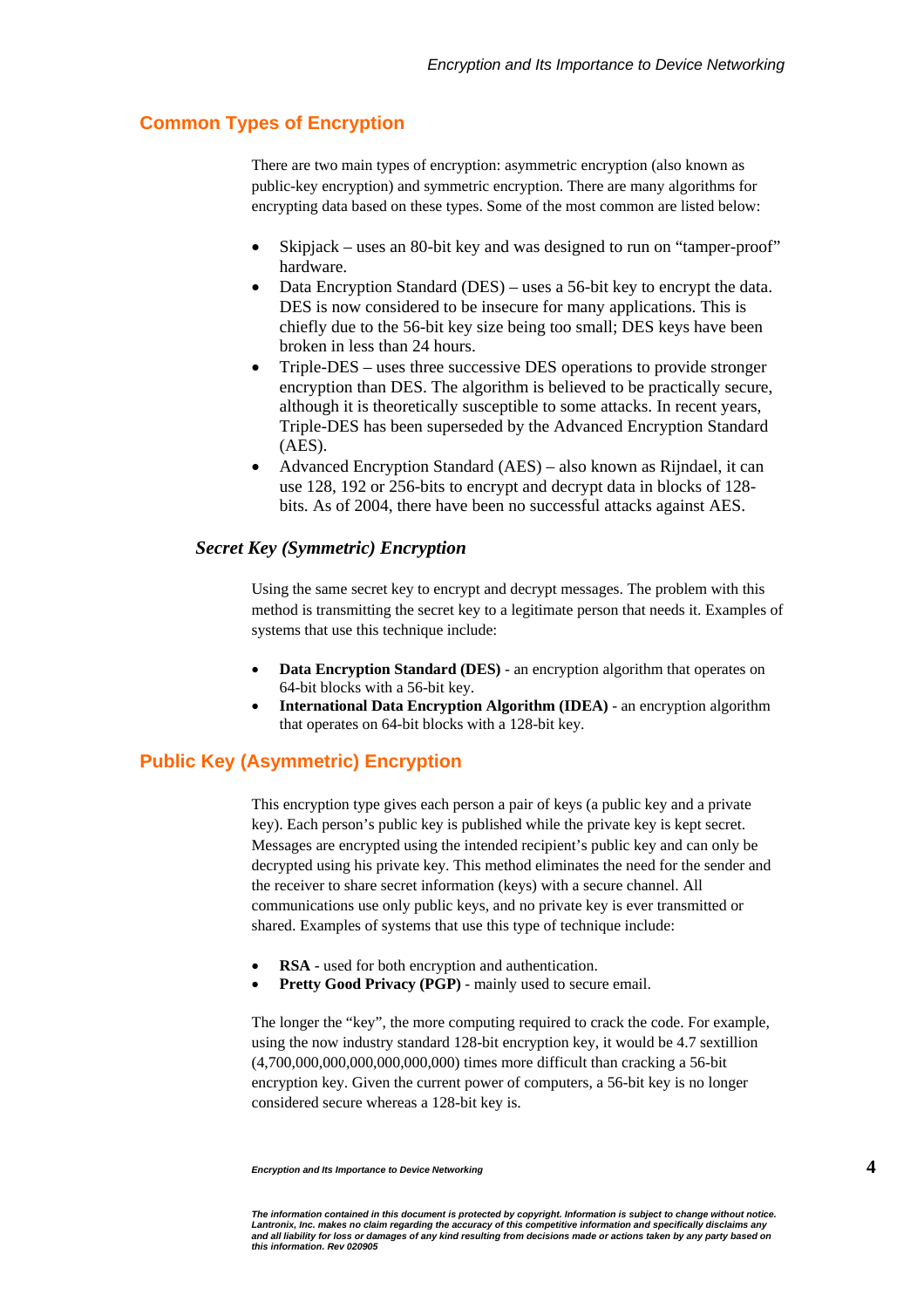To implement public-key encryption on a large scale, such as a secure Web server might need, a digital certificate is required. A digital certificate is basically a bit of information that says that the Web server is trusted by an independent source known as a certificate authority. The certificate authority acts as a middleman that both computers trust, and confirms that each computer is in fact who it says it is, and then provides the public keys of each computer to the other.

#### **WEP**

Wired Equivalent Privacy (WEP) is a security protocol for wireless local area networks (WLANs) which are defined in the 802.11b standard. WEP is designed to provide the same level of security as that of a wired LAN, however LANs provide more security by their inherent physical structure that can be protected from unauthorized access. WLANs, which are over radio waves, do not have the same physical structure and therefore are more vulnerable to tampering. WEP provides security by encrypting data over radio waves so that it is protected as it is transmitted from one end point to another. However, it has been found that WEP is not as secure as once believed. WEP is used at the data link and physical layers of the OSI model and does not offer end-to-end security.

#### **WPA**

Supported by many newer devices, Wi-Fi Protected Access (WPA) is a Wi-Fi standard that was designed to improve upon the security features of WEP. WPA technology works with existing Wi-Fi products that have been enabled with WEP, but WPA includes two improvements over WEP. The first is improved data encryption via the temporal key integrity protocol (TKIP), which scrambles keys using a hashing algorithm and adds an integrity-checking feature to ensure that keys haven't been tampered with. The second is user authentication through the extensible authentication protocol (EAP). EAP is built on a secure public-key encryption system, ensuring that only authorized network users have access. EAP is generally missing from WEP, which regulates access to a wireless network based on the computer's hardware-specific MAC Address. Since this information can be easily stolen, there is an inherent security risk in relying on WEP encryption alone.

# **IPsec**

IP Security (IPsec) is a set of protocols developed by the Internet Engineering Task Force (IETF) for the secure exchange of data packets at the IP layer and is widely used to implement Virtual Private Networks (VPNs).

IPsec supports two encryption modes: Transport and Tunnel. Transport mode encrypts only the data portion of each packet, and leaves the header untouched. The Tunnel mode is more secure in that it encrypts both the data and header. On the receiving side, an IPSec-compliant device decrypts each packet. Through the Internet Security Associate and Key Management Protocol/Oakley (ISAKMP/Oakley), both the sending and receiving device share a public key.

## **The Importance of Encryption**

It would be careless to underestimate the role that encryption technology plays in safeguarding our public and private networks. It is important because it protects things such as e-mail, medical records, confidential corporate information, data on personal buying habits, legal documents, credit histories and transactions, and

*Encryption and Its Importance to Device Networking* **5**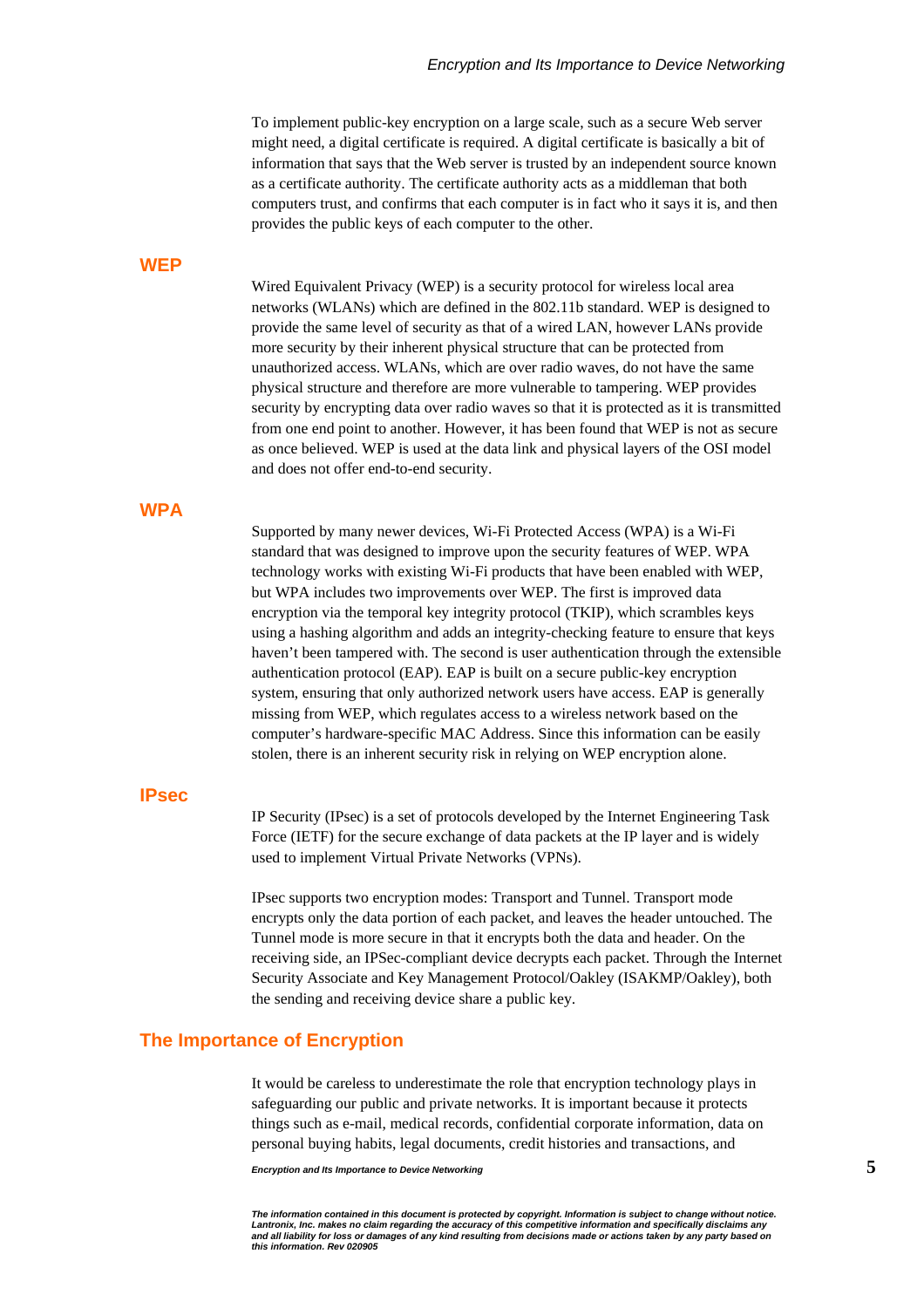government and regulatory agency databases. Securing this data is critical to peace of mind in communicating business and personal information.

The U.S. government has made it compulsory that all its organizations have certified systems in place to protect data transmissions. Government technology integrators and contractors are now pursuing NIST certification for that extra edge to be included in any government IT purchases. Starting in 2005, the federal government will begin to retrofit previously installed IT systems with NIST-certified AES equipment, providing tremendous opportunities for government VARs.

In addition to the government market, demand for AES-certified products is expected to increase in commercial markets that require the highest level of secure data encryption and privacy, such as financial, banking and medical information applications.

# **What is NIST?**

NIST is the National Institute of Standards and Technology created by the U.S. Commerce Department's Technology Administration in 1901. It is a non-regulatory federal agency created to develop and promote measurement, standards, and technology to enhance productivity and facilitate trade.

### **FIPS**

The Federal Information Processing Standards (FIPS) are Secretary of Commerce approved standards and guidelines that are developed by NIST for federal computer systems. These rigorous IT security standards were developed because there were no federal government requirements, acceptable industry standards or solutions. The FIPS program is supervised by the National Security Agency (NSA), which employs the best cryptographers and code-breakers in the world who are experts in securing U.S. secrets while deciphering those of other countries. It is with the oversight of the NSA, that the FIPS themselves are presumed to specify the strongest unclassified encryption technologies available.

There have been numerous FIPS issued since they were first published in 1974, but only some FIPS publications are of significance. The most important to remember are:

- FIPS 46 (Revisions 1, 3, and 3) -- the Data Encryption Standard (DES) used by the federal government and private industry to secure sensitive data.
- FIPS 140 (Revisions 1 and 2) -- the detailed security requirements for encryption software that is required for software using encryption used within the federal government.
- FIPS 180 (Revisions 1 and 2) -- the Secure Hash Standard for digital signature systems that is used by government and industry to ensure data integrity.
- FIPS 186 (Revisions 1 and 2) -- the Digital Signature Standard which is an algorithm used for digital signatures within the government as well as other industries.
- FIPS 197 -- the Advanced Encryption Standard (AES) which superseded the DES as the standard encryption algorithm for government data.

FIPS 140 specifies comprehensive implementation and certification requirements for any system which provides encryption. By law, Federal agencies cannot process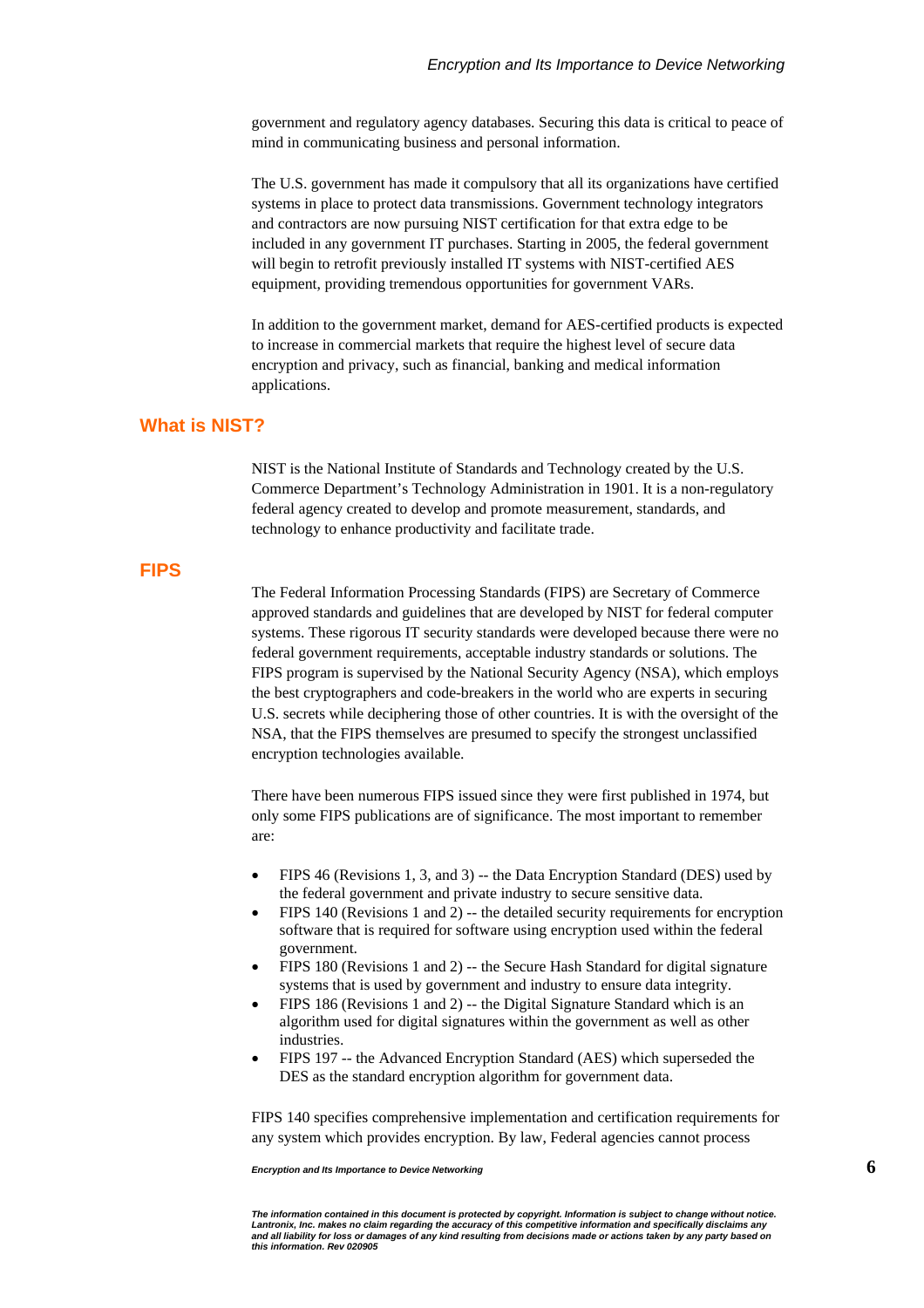sensitive information without using an encryption product which has been certified to FIPS 140 (when companies claim their products are "FIPS certified", they typically mean certified to meet the requirements of FIPS 140). In effect, anything that is worth encrypting must be encrypted using software certified under FIPS 140.

FIPS 140 certification is particularly valuable for embedded devices which are increasingly network-oriented and frequently lag behind desktop systems in their security offerings. With FIPS 140 certification, networked embedded products such as medical devices, monitoring systems, alarm and surveillance systems can immediately differentiate themselves and have access to the substantial federal government market, as well as private contractors developing federal systems.

Unlike other FIPS, which describe algorithms for encryption or hashing or digital signatures, FIPS 140 specifies how any encryption product must be designed, implemented and tested. Therefore, FIPS 140 is a more systematic, broad standard, whereas other FIPS are narrowly focused on a particular encryption algorithm.

It is a requirement of FIPS 140 that cryptographic modules must implement at least one FIPS-certified algorithm. This means that in order to be compliant with FIPS 140, a module must first receive FIPS certification for one or more encryption algorithms, such as DES (FIPS 46-3) or AES (FIPS 197). Therefore, it is not possible to receive FIPS 140 certification without at least one other FIPS certification, and typically more than one for a useful product.

# **Why is AES important?**

The Advanced Encryption Standard (AES) supports key sizes of 128 bits, 192 bits and 256 bits and serves as a replacement for the Data Encryption Standard (DES), which has a key size of 56 bits. DES had been cracked and declared no longer suitable for securing sensitive data. In 1997, NIST started its effort to develop the AES. It brought together researchers from 12 countries who submitted encryption algorithms. Fifteen different formulas were "attacked" for vulnerabilities and evaluated by the worldwide cryptographic community. Eventually the winning algorithm was selected in October 2000. It incorporates the Rijndael encryption formula that was developed by two Belgian cryptographers, Vincent Rijmen and Joan Daemen, who have agreed that it may be used without royalty fees. The final standard was published in December 2001.

In an article in Network World Fusion it is estimated that it would take a computer typing 255 keys per second approximately 149 trillion years to crack the AES code. In addition to the increased security that comes with larger key sizes, AES can encrypt data much faster than Triple-DES, a DES enhancement that which essentially encrypts a message or document three times.

On May 26, 2002, AES replaced the DES as the algorithm of choice for the government. AES is described by the standard known as FIPS-197. This new standard specifies Rijndael as a FIPS-approved symmetric encryption algorithm that may be used to protect sensitive information.

Products that support AES may be validated against the standard to demonstrate that they properly implement the algorithm. A validation certificate issued to the

The information contained in this document is protected by copyright. Information is subject to change without notice.<br>Lantronix, Inc. makes no claim regarding the accuracy of this competitive information and specifically *and all liability for loss or damages of any kind resulting from decisions made or actions taken by any party based on this information. Rev 020905*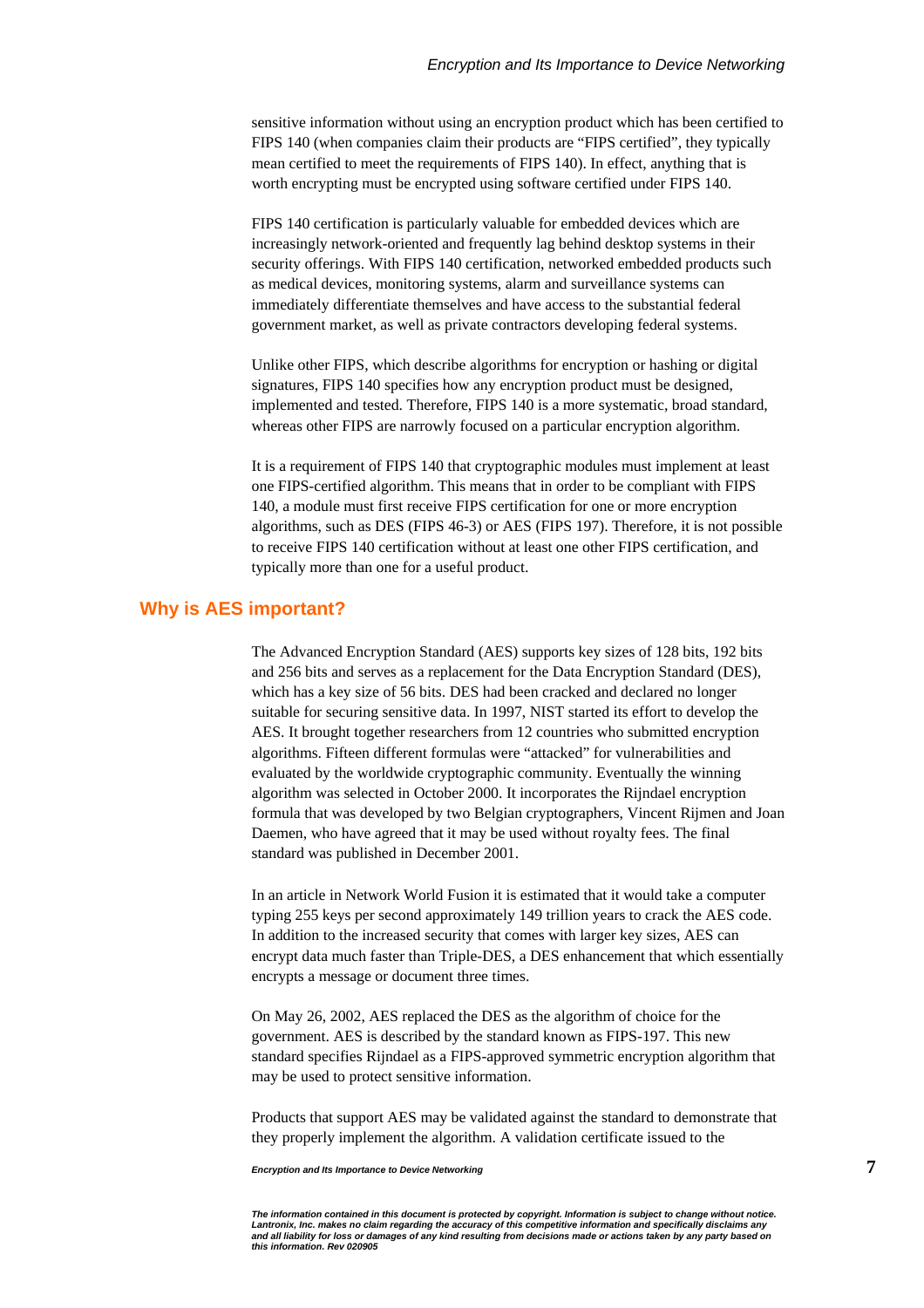product's vendor which states that the implementation has been tested. In addition, the product is then listed on the NIST website:

<http://csrc.nist.gov/cryptval/aes/aesval.html>

#### *Rijndael Algorithm*

Rijndael is the name for a symmetric block cipher that can encrypt and decrypt information that may be implemented in software, firmware, hardware, or any combination thereof, and is part of AES.

#### *Secure Shell*

Secure Shell (SSH) is a program that provides strong authentication and secure communications over unsecured channels. It is used as a replacement for Telnet, rlogin, rsh, and rcp, to log into another computer over a network, to execute commands in a remote machine, and to move files from one machine to another.

#### **The Relationship Between AES and SSH**

AES is one of the many encryption algorithms supported by SSH. Once a session key is established SSH uses AES to protect data in transit.

Both SSH and AES are extremely important to overall network security by maintaining strict authentication for protection against intruders as well as symmetric encryption to protect transmission of dangerous packets. AES certification is reliable and can be trusted to handle the highest network security issues.

#### **Importance of Encryption in Device Networking**

It seems as though access and security are at opposite ends of the spectrum – the more access you give, the less security you have. Organizations have a need to protect personal or sensitive data from computer hackers or careless users. Often device servers are connected through the Internet, which exposes the serial device data stream to security risks. To keep data secure, it is important to use data encryption as a means of data translation into another format, or alternate language, which provides the highest level of security protection.

In the simplest connection scheme where two device servers are set up as a serial tunnel, no encryption application programming is required since both device servers can perform the encryption automatically. However, in the case where a host-based application is interacting with the serial device through its own network connection, modification of the application is required to support data encryption or by adding Secure Com Port Redirector<sup>™</sup> (SCPR). SCPR is a Windows® application which creates a secure communications path over a network between the computer and electronic serial-based devices that are traditionally controlled via a COM Port. Utilizing SCPR eliminates the need to change the design.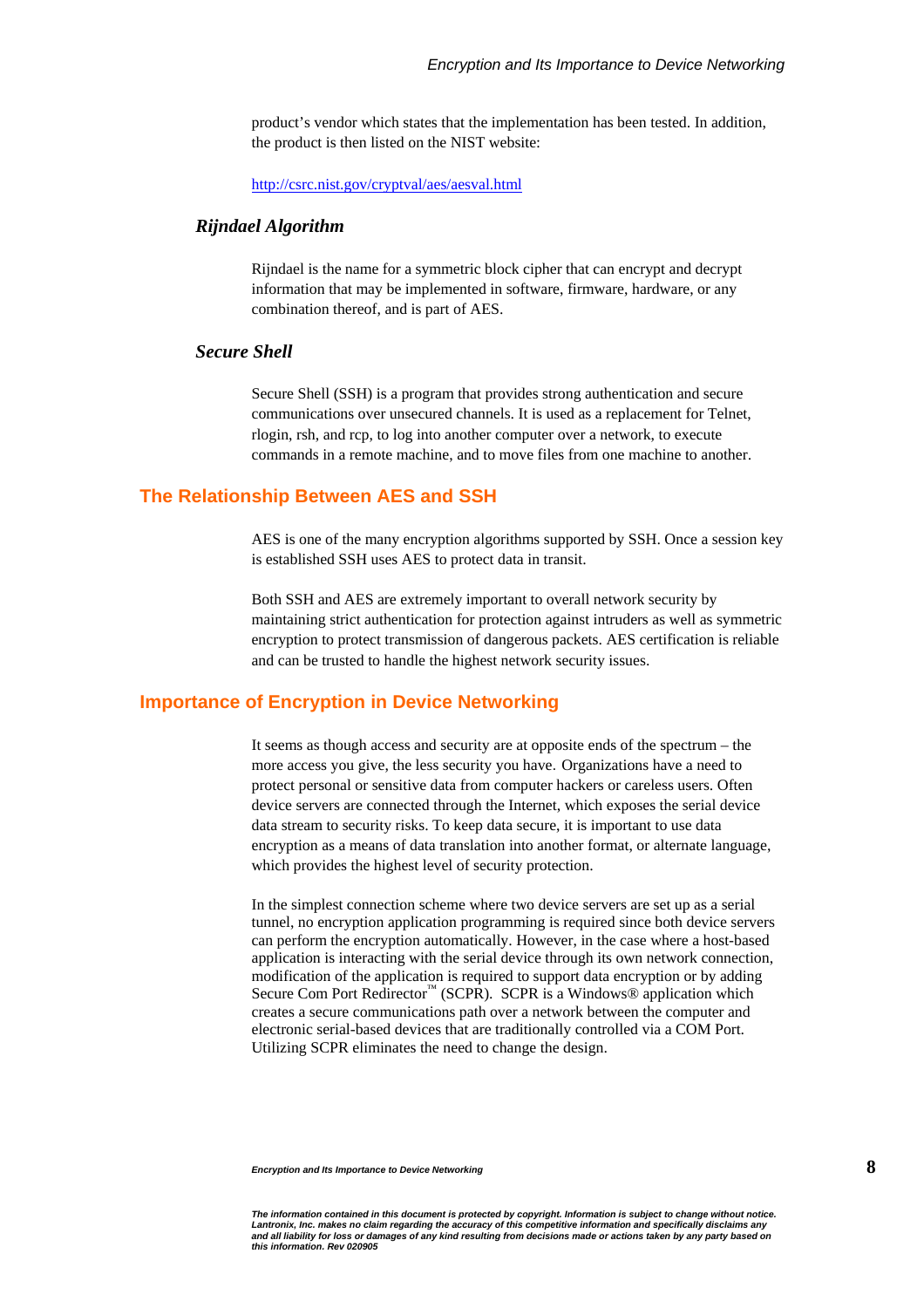# **Device Server Security**

With NIST-certified AES encryption, a device server's security is insured preventing an intruder from reconfiguring the device or getting access to the serial stream.

A device server can be "locked down" in the following ways:

- Configure device servers to shut down unwanted access from the network
- UDP configuration ports helpful in manufacturing may be disabled
- Web browser access for interactive setup can be prevented
- Telnet access can be password protected or disabled all together to prevent network reconfiguration.
- Closing of the TFTP port to prevent the network download of new or possibly harmful firmware.
- For the even tougher environment, SNMP can be disabled preventing the Device server from responding to even benign network queries.

Once a device server is "locked down", the only way to reconfigure it is through the serial port. Getting access to the serial port is a "physical" security issue that needs to be addressed during the actual manufacturing and installation of the device server.

Data encryption of networked devices is seen as the best way to cut the risks associated with misplaced, lost or stolen data. Encryption also helps with the legal liability over information found on misplaced machines, and the growing threat of virus attacks.

# **How a Device is Certified**

To become certified, a device must undergo a series of tests outlined in the Advanced Encryption Standard Validation Suite (AESAVS). The AES algorithm may be implemented in software, hardware, firmware or any combination thereof, and must be used in conjunction with a FIPS-approved or a NIST-recommended mode of operation. The correct implementation of AES is tested by one, of a list of National Voluntary Accreditation Program laboratories. The process of working with the lab can be very costly, but it is the only way to perform conformance tests on the device implementation. All noncompliance issues must be corrected prior to certification. When a device receives its certified compliance, NIST will issue a certificate for the implementation, and publish the FIPS certificate number on its website.

NIST formally re-evaluates the standard every five years and continually analyzes the AES algorithm for any breakthrough in technology, mathematical weakness or other possible threats that could reduce the security of the standard.

It is the responsibility of the vendor to notify NIST of any necessary changes to its entry in the following list. A validation certificate issued to each vendor will show the laboratory that tested the implementation, and the operating environment (software or firmware) used to test the implementation. Any implementation which has received FIPS certification will be listed on NIST list of validated implementations. If a vendor cannot provide a certification number for the appropriate FIPS, it is not certified.

*Encryption and Its Importance to Device Networking* **9**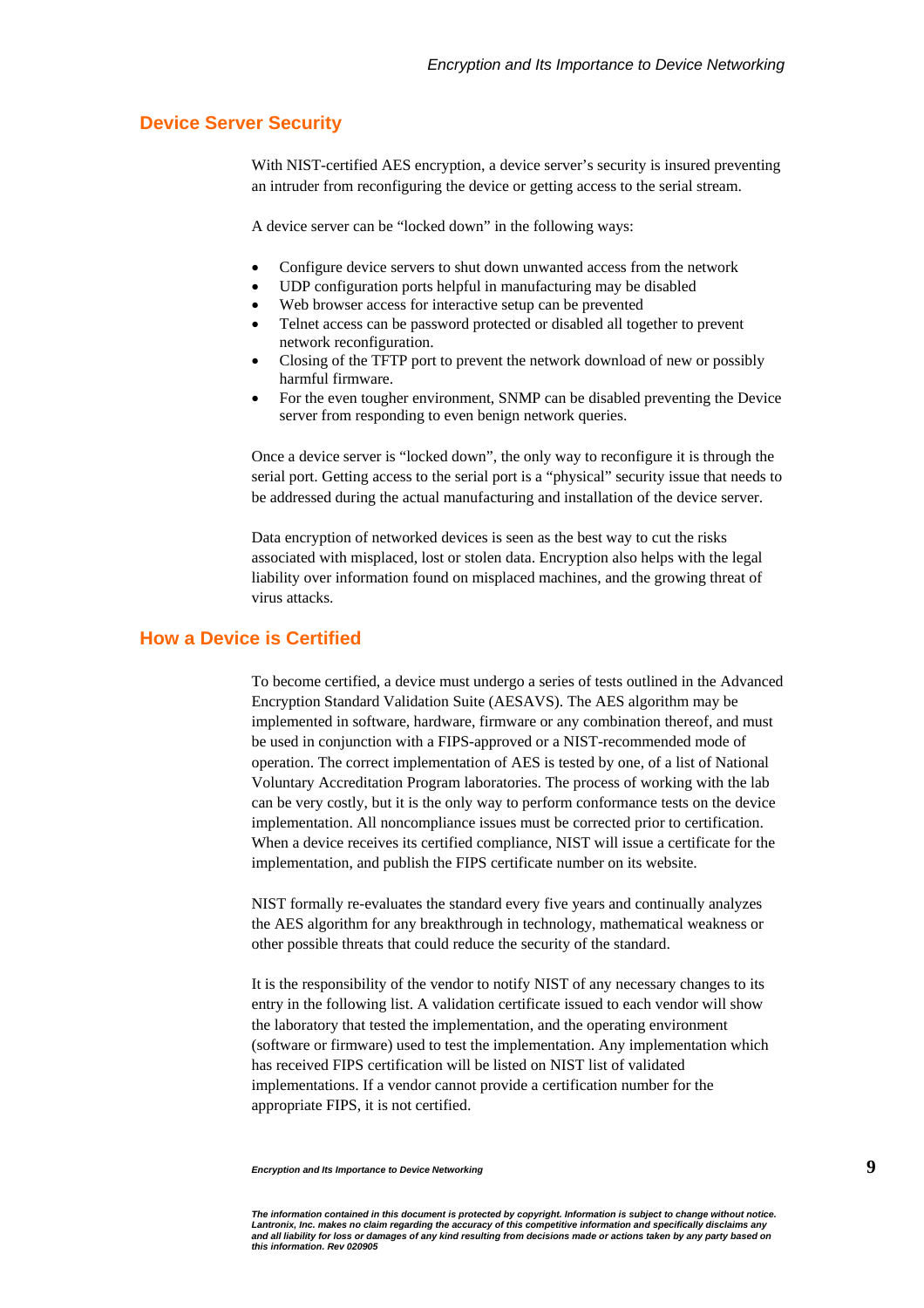In order to remain certified, an implementation must update its certification with each new version, which results in an updated certified reflecting the new version information. Therefore, if the certificate number is valid, but it doesn't specify the version provided by the vendor, the certification is not valid to the product. For example, if a vendor asserts that its 5.0 product is FIPS 140 certified with a particular certificate number, then it must provide another certificate number for its 5.1 version or it is not certified.

Additionally, customers need to be aware that if they purchase a NIST certified product from a supplier and they want to load their company's own firmware onto the device, the device may need to be re-certified. This depends on the firmware change. If the customer completely changed the firmware with the AES encryption, then they would need to go through the costly and lengthy process to re-certify. If they modified or customized the firmware but did not change anything regarding the AES library within the product, then the product would retain its NIST certification.

#### **FIPS 140 Certification**

When a device has obtained at least one algorithm certification, the company may now begin the process of FIPS 140 certification. This long process requires reading and understanding the FIPS 140 standard document, the FIPS 140 Derived Test Requirements (DTR) document and the FIPS 140 implementation guidelines document. After implementing all of the requirements prescribed into the encryption module, the next step is to contract with the certification lab. The company will need to compose a FIPS 140 certification evidence document which outlines each relevant assertion in the FIPS 140 DTR. The lab will perform exhaustive testing of the module, and may ask that the company itself perform certain tests and send to the lab for validation.

Another requirement of FIPS 140 certification is the creation of a security policy document, which describes the module's security policy. The lab will then affirm the module's compliance to NIST, and forward all relevant documentation to NIST personnel. The application will then enter a queue, through which it will move as NIST personnel review the evidence and respond to the lab with requests for clarification or correction. If everything is in compliance, a FIPS 140 certificate, and a verifiable certificate number which will be published on the NIST website listing of FIPS 140-certified modules.

This process can cost up to \$75,000 in lab fees, not to mention the many months of developer and technical writer time, plus the three to 12 months for the actual certification. If any compliance issues or errors are present in the module, these costs could go higher.

An easier solution would be to license a FIPS 140-certified module from a thirdparty. As long as the vendor maintains the module's certification, it qualifies as a FIPS certified product for use within the federal government. Given the substantial cost and time investment for FIPS 140 certification, licensing from a third party is a viable alternative.

*Encryption and Its Importance to Device Networking* **10**

The information contained in this document is protected by copyright. Information is subject to change without notice.<br>Lantronix, Inc. makes no claim regarding the accuracy of this competitive information and specifically *and all liability for loss or damages of any kind resulting from decisions made or actions taken by any party based on this information. Rev 020905*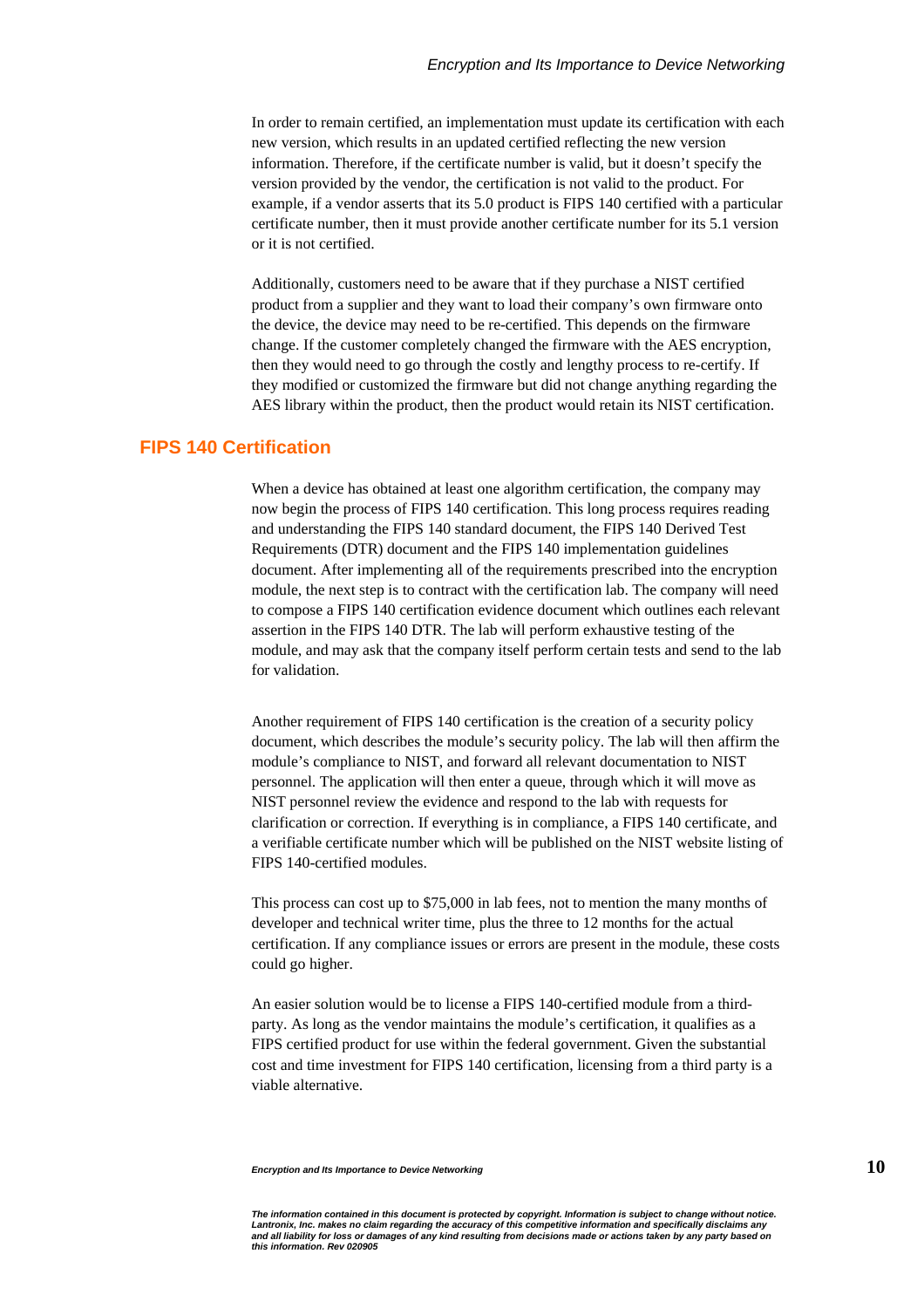# **Security Solutions from Lantronix**

AES is the highest level of encryption available to the public and Lantronix is a leader in developing AES-compliant products. Lantronix SecureBox™, SCS and SLC products include the industry's first NIST-certified implementation of AES as specified by the FIPS-197 standard. The company is committed to serving U.S. governmental agencies and other customers who work closely with these agencies knowing that compliance with the AES standard is mandatory.

Saving its customer's time, money and the trouble of adding encryption, Lantronix is the first and only company to offer a full range of secure devices that address both IT and non-IT, or "edge" products that include bar code scanners, thermostats, factory machines, scales, blood analyzers and security systems. With the company's extensive networking experience, customers are assured that all issues associated with adding encryption are solved with no impact to performance or the system processor. Utilizing Lantronix's NIST-certified products provides the peace-of-mind of the highest level of device server security available on the market.

Five of the company's products are the first of their kind in both the console management and device networking markets to offer a NIST-certified implementation of AES as specified by the Federal Information Processing Standard (FIPS) 197. Lantronix products are listed under certificate numbers 162, 157 and 120. Specifically for its CoBOS-based family of products such as  $XPort^{\otimes}$ , WiPort<sup>™</sup>, UDS, etc., the certificate covers both Cipher Block Chaining (CBC) mode and 128 bit Cipher Feedback mode with 128, 192 and 256-bit encryption key sizes.

#### *Lantronix NIST-certified AES products include:*

- XPor®
- WiPort™
- WiBox<sup>TM</sup>
- SecureLinx™ SLC Console Manager
- ActiveLinx™ Secure Console Servers
- SecureBox<sup>™</sup> Device Servers

#### Note:

For Lantronix AES-encrypted device servers to provide the highest level of security, they require that:

- the wireless (WEP/WPA) and AES data encryption be enabled and properly configured
- the device server be properly configured to disable all other communication methods

#### *Lantronix Embedded Servers*

For secure communications, XPort offers 256-bit AES encryption while providing the ability to Internet-enable just about any electronic device so it can be monitored and controlled remotely. The XPort is a complete network enabling solution in a small RJ45 package. Providing an instantaneous "plug and play" solution, the XPort removes the complexity by including all the required hardware and software inside a single embedded device. In addition to the AES algorithm, it features all the essential networking specifications including a 10Base-T/100Base-TX Ethernet connection, a

*Encryption and Its Importance to Device Networking* **11**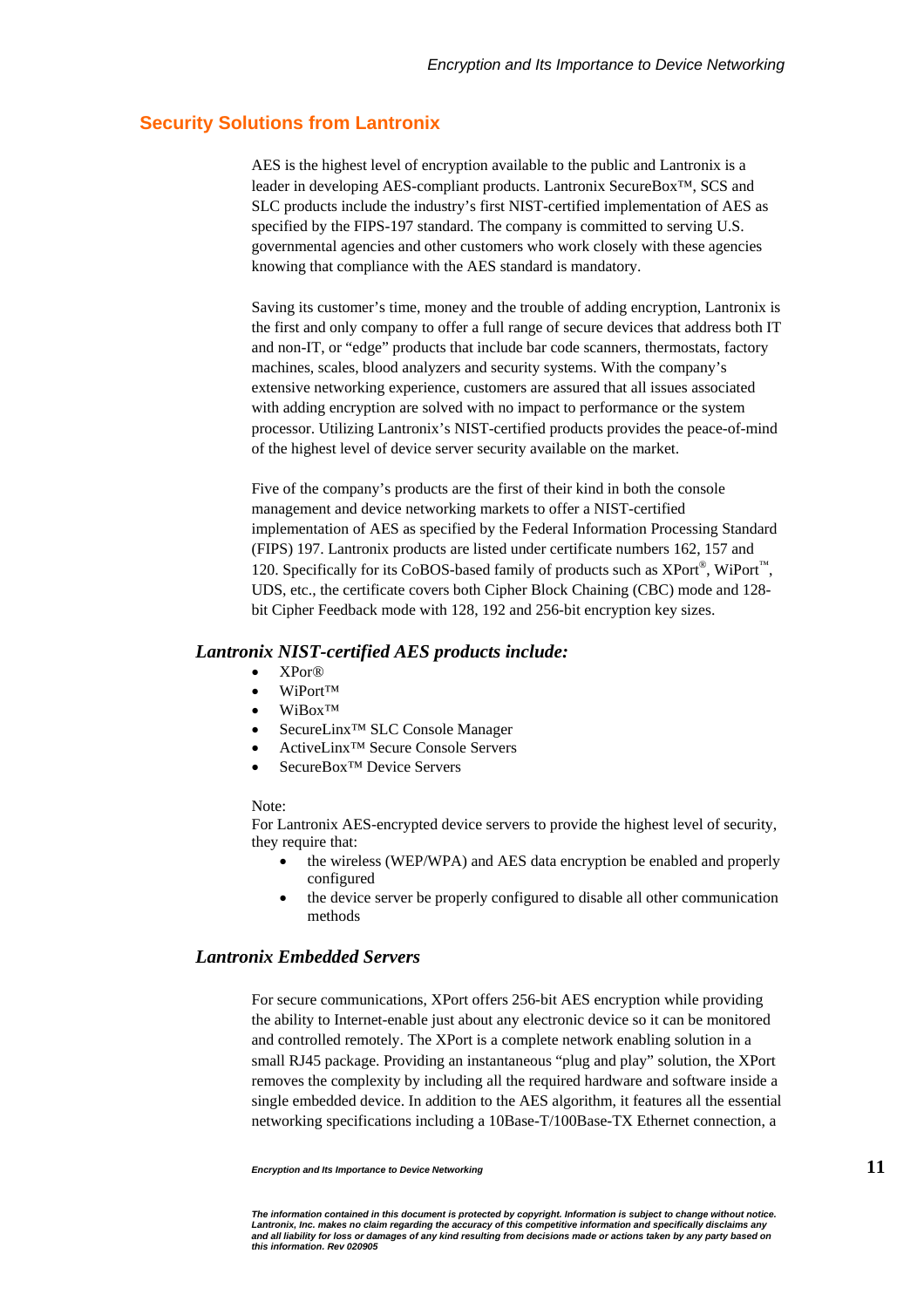proven operating system, an embedded Web server, e-mail alerts and a full TCP/IP protocol stack.

With 128-bit WEP and WPA and end-to-end 256-bit AES encryption, WiPort is the most compact, integrated solution available to add 802.11b secure wireless networking to any edge device with a serial interface. Within a single compact package, WiPort features a 10/100 Ethernet transceiver, a reliable and proven operating system stored in flash memory, an embedded Web server and a full TCP/IP protocol stack.

# *Lantronix Console Servers*

Lantronix console servers are the first to provide secure access to a wide variety of IT and data center equipment, including Linux, Unix or Windows® 2003 servers, routers, switches, firewalls, PBXs, UPSs and building-access devices. IT professionals can manage a broad range of equipment either locally or remotely with centralized, secure local and remote access quickly, efficiently and cost effectively. Console servers from Lantronix provide the ability to monitor, manage and troubleshoot nearly anything in the data center rack, from anywhere, at any time - even when servers or networks are down.

IT managers who are looking to take advantage of the benefits of remote management also need to address data privacy and network security concerns. The SCS and SLC console management products meet both remote management and security needs. The SecureLinx SLC provides integrated security features to help safely manage and access assets. The SLC supports SSL and SSH for data encryption, and also supports remote authentication for integration with other systems already in place in the data center.

Lantronix ActiveLinx products safeguard remote equipment with several layers of security. ActiveLinx uses authentication to limit access to authorized users by utilizing LDAP, NIS, RADIUS, or local usernames and passwords. It also restricts access to attached equipment with port-based user permissions, and when used with NIS, port permissions can be centrally managed. Strong encryption authentication is provided via SSH v2 for security over insecure channels. Plus a built-in firewall allows unused services to be disabled, and inbound connections can be denied to minimize visibility of the unit to port scanning.

# *Lantronix Device Servers*

Lantronix SecureBox device servers enable devices with a serial port (RS-232, RS-422/485) to connect to Ethernet networks and offer advanced encryption for maximum security. SecureBox gives companies a scalable method to connect equipment without the need for a server or gateway or additional software or configuration changes. Devices such as barcode scanners, message displays, scales, factory floor automation equipment, laboratory equipment, security systems and HVAC systems can all be connected to provide centralized secure access and control.

WiBox combines power and security with the ability to connect serial devices to 802.11b wireless networks quickly and easily. WiBox offers serial RS-232/422/485

*Encryption and Its Importance to Device Networking* **12**